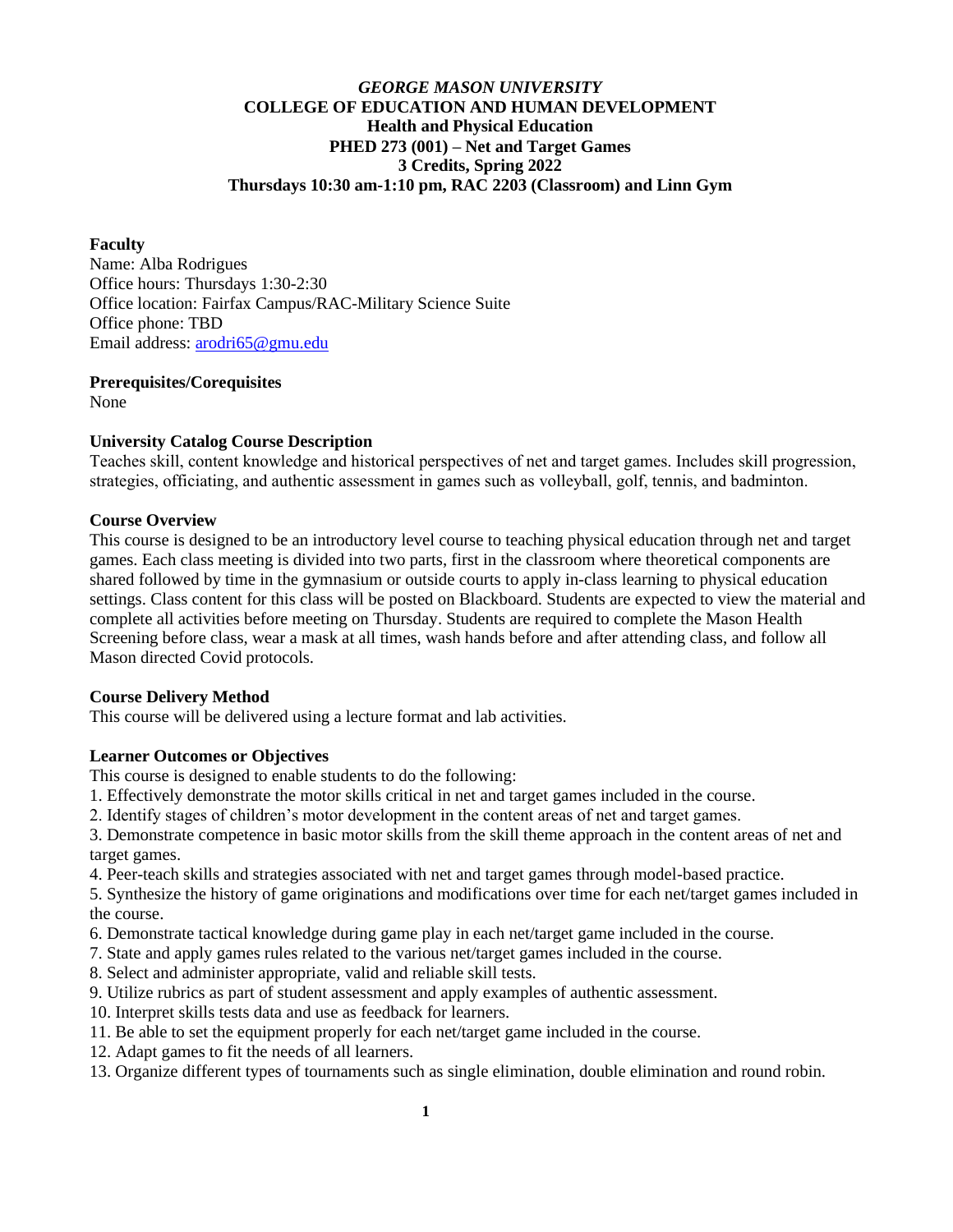#### **Professional Standards**

Further, upon completion of this course, students will address the following professional accreditation standards: National Standards for Initial Physical Education Teacher Education (2017), SHAPE America

| Standard 1: Content and       | Physical education candidates demonstrate an understanding of common and         |  |
|-------------------------------|----------------------------------------------------------------------------------|--|
| Foundational Knowledge        | specialized content, and scientific and theoretical foundations for the delivery |  |
|                               | of an effective preK-12 physical education program                               |  |
| Standard 2: Skillfulness and  | Physical education candidates are physically literate individuals who can        |  |
| <b>Health-Related Fitness</b> | demonstrate skillful performance in physical education content areas and         |  |
|                               | health-enhancing levels of fitness.                                              |  |
| Standard 3: Planning and      | Physical education candidates apply content and foundational knowledge to        |  |
| Implementation                | plan and implement developmentally appropriate learning experiences              |  |
|                               | aligned with local, state and/or SHAPE America's National Standards and          |  |
|                               | Grade-Level Outcomes for K-12 Physical Education through the effective           |  |
|                               | use of resources, accommodations and/or modifications, technology and            |  |
|                               | metacognitive strategies to address the diverse needs of all students.           |  |
| Standard 4: Instructional     | Physical education candidates engage students in meaningful learning             |  |
| Delivery and Management       | experiences through effective use of pedagogical skills. They use                |  |
|                               | communication, feedback, technology, and instructional and managerial            |  |
|                               | skills to enhance student learning.                                              |  |
| Standard 5: Assessment of     | Physical education candidates select and implement appropriate assessments       |  |
| <b>Student Learning</b>       | to monitor students' progress and guide decision making related to               |  |
|                               | instruction and learning.                                                        |  |
| Standard 6: Professional      | Physical education candidates demonstrate behaviors essential to becoming        |  |
| Responsibility                | effective professionals. They exhibit professional ethics and culturally         |  |
|                               | competent practices; seek opportunities for continued professional               |  |
|                               | development; and demonstrate knowledge of promotion/advocacy strategies          |  |
|                               | for physical education and expanded physical activity opportunities that         |  |
|                               | support the development of physically literate individuals.                      |  |

## **Required Text**

Lochbaum, M. *Get Active 3.0*. McGraw Hill Connect

\*\*Note: this is an e-book. You must have this book in order to access the readings and quizzes in this class.

#### **Recommended texts**

- Graham, G., Holt/Hale, S. A., & Parker, M. (2013). *Children moving: A reflective approach to teaching physical education* (9<sup>th</sup> ed.). McGraw Hill.
- Mitchell, S. A., Oslin, J. L., & Griffin, L. L. (2013). *Teaching sport concepts and skills: A tactical games approach for Ages 7 To 18* (3rd ed.). Human Kinetics.
- Graham, George. Holt/Hale, Shirley Ann. Parker, Melissa 2012. *Children Moving 9th Edition*. New York, NY: McGraw Hill.

#### **Course Performance Evaluation**

Students are expected to submit all assignments on time in the manner outlined by the instructor (e.g., Blackboard, VIA, hard copy as requested).

Your GMU email address and Blackboard are required in this class. You will retrieve assignments and course materials from these sites.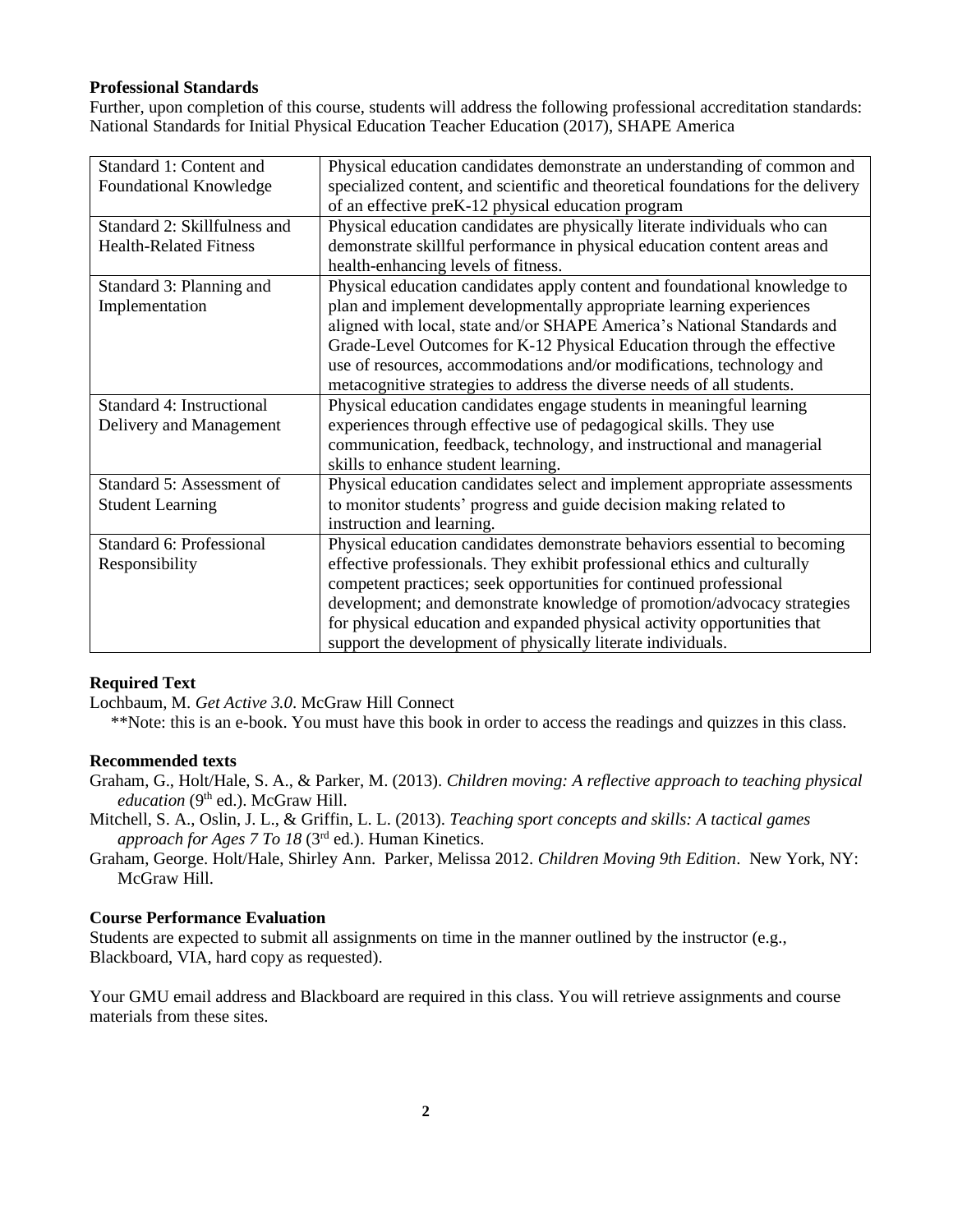# **Assignments and/or Examinations**

**Requirement #1** - Sport Specifications Quizzes (15%)

- 5 quizzes on selected sports.
- Quizzes will be set online via a direct link on BlackBoard and will cover history, rules, skills, and tactics of field and invasion games. Quizzes will open on Monday by 4 pm and must be answered before classe on Thursday. You will have two attempts to answer the quizzes to improve your grade. You will lose the opportunity to receive credit for the quizzes if you do not answer them before classes on Thursday. [See *Tentative Class Schedule* - due dates noted].

# **Requirement # 2-**Net and Target Games Video Presentation [10%].

- You will be assigned to develop and upload a video with an overview of the history, rules, skills, and tournament format (the type of competition present in the main events of the sport-single elimination, double elimination, round robin) of the selected Net and Target Games.
- The video should be 10-15 minutes long and should include one additional online resource (e.g. YouTube video). Voice PowerPoint presentations will not be excepted.
- The videos must be uploaded to BlackBoard in the specific discussion board.
- The video will be watched by the remainder of the students before the peer-teaching class of the specific sport.
- The video should include images and diagrams to facilitate the understanding of the content and engage listeners. One additional online resource is required to improve comprehension of the content presented.
- The assigned book chapter for the sport you are teaching can guide the presentation but you are encouraged to use additional material.
- All video presentations must be uploaded to BlackBoard on **Monday March 7th 2022**.

# **Requirement #3** –*Tactical Games Model* Teaching Presentation [15%].

- You will be assigned to teach a net or target sport chosen by your group using the Tactical Games Model.
- In your assigned group you will prepare a lesson plan AND peer teach the remainder of the class using the *Tactical Games Model*.
	- o Each group member should have explicit roles in preparing and presenting the scheduled lesson using the criteria indicated from the model presentation and lesson template (Rubric Criteria for evaluating your *Tactical Games* Learning Activity Presentation and lesson plan template is located on *Blackboard* under the 'Assessment' tab).
- The *Tactical Games Model* Teaching Presentation should be taught in 30-40 minutes.
- Activity Choices Ideas for related activities could be taken from related texts, books, or any suitable resource with credit to the source (or create your own).
- All lesson plans must be uploaded to BlackBoard on **March 3rd 2022** under the 'Assignments' tab.
- After reviewing feedback provided by the instructor the lesson plans must be uploaded to the specific discussion board.

# **Requirement #4**–*Tactical Games Model* Reflection [10%].

- You will be assigned to complete a reflection about your group's peer teaching lesson **within 24hrs** of the peer-teaching Tactical Games Model Teaching Presentation. It will be graded on the quality of your reflection, completeness of thoughts, and critical analysis of your teaching. Assignment should be Times New Roman, 12pt font, typed, double-spaced, 2 pages minimum.
- You can find a guide to your discussion with more information and a few questions under the "Assignments" tab in BlackBoard.
- The reflection should be uploaded to the "Assignment" tab in BlackBoard.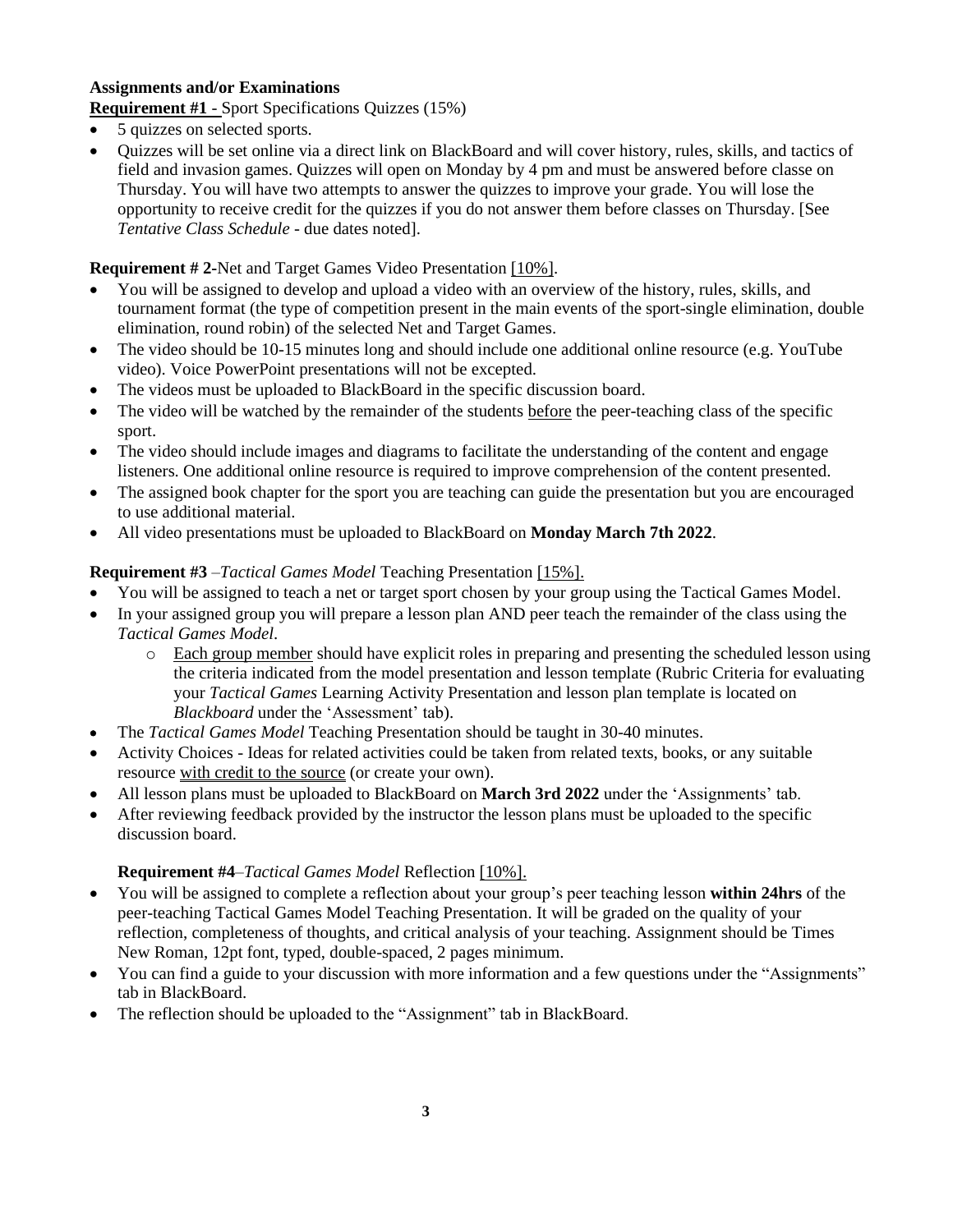# **General Presentation Information**

Presenting group is responsible for ALL aspects of the video presentation, lesson plans, and lesson delivery.

- Example a lead-up activity or progressive game (presentation objectives should relate to skill criteria chosen).
- Aspects of cognitive thought and cooperative strategy and/or teamwork should be included.
- There should also be some mention as to how this/these skill[s] relate to other learning strands [exercise] physiology, biomechanics, motor learning, social/psychology, aesthetics, and history].
- Make constant referrals/cues during the lesson of your activity's relevance to the game/lesson being taught!
- As you plan, develop presentations/lessons to ensure maximum on-task time/participation/activity time for each student - *strive for maximum student involvement.*
- Be creative, innovative, and resourceful as you plan and implement these lessons.
- Assigned presentation groups and activities will be selected during the second or third class session.
- Your presentation group will teach lessons to the remainder of the class.
- Quality presentations are expected.
- Summary of what will be turned in:
	- Video presentation with the history, rules, tactics, and skills of the selected sport presented in requirements #2 at the selected date.
	- Lesson plan of the class that will be taught by your group on the selected date.
	- Reflection paper about Tactical Games Model Teaching Presentation.
- Specific information will be reviewed during class.

## **Requirement #5-**Round Robin Tournament [10%]

- The class will develop a round robin tournament.
- You will be assigned a group.
- Each group will have a task to complete on planning and delivering the tournament.
- More information will be given in class and placed on Blackboard.

## **Requirement #6** Motor Skills Development [10%]

- As pre-service teachers and future physical educators, you should have developed or will develop the critical elements needed to present the basic skills of the activities involved with this course. You will be assessed throughout this course on the motor skills relative to volleyball, tennis, badminton, table tennis, bowling and golf. *Students not reaching the competency level will be given an incomplete and will be given a specific time frame and guidance to improve their motor skills. This could include intense practice and/or enrolling in an activity class that reinforces and improves the skills to the indicated competency level. At that time, student will be re-evaluated for their motor skill. If student does not reach the competent level, student will receive and F and will need to retake the course.*
- You will develop the activities and assessment for a circuit unit.
- Thus all students will assess and be assessed on **May 5th 2022**.

## **Requirement #7** Rubric on Motor Skill Development [10%].

- Rubric development Rubric example located on *Blackboard* You will create/develop a rubric with your peer teaching group.
- The rubric will be on the basic skills of the sport you peer taught using the *Tactical Game Model* (Requirement #3).
- All rubrics will be turned in on the **April 28th 2022**.
- On May 5<sup>th</sup> 2022 you will use the rubric with your group to assess the moror skills of your peers.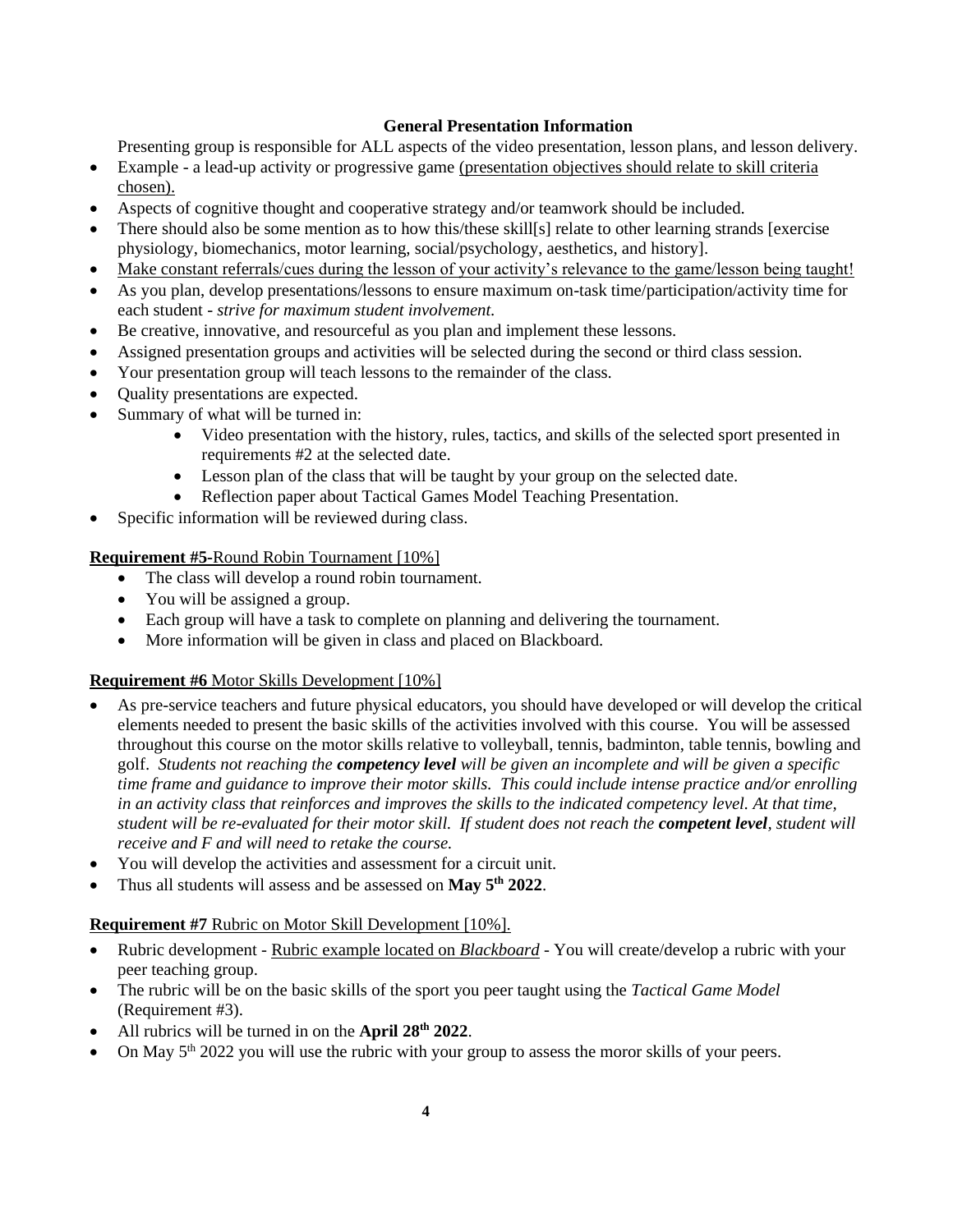# **Requirement #8** FINAL EXAM-Written Objectives [10%].

- Multiple-choice, comprehensive to include classroom lecture, discussion, worksheets, above requirements  $\&$ text reading references.
- The Final Exam will be posted on Blackboard.

# **Requirement #9** In-class assignments and reflections [10%].

• Assignments such as peer assessments, development of activities, teaching strategies, short tasks, and reflections assigned in class will compose this grade. Thus, it is important to attend and actively participate in class activities.

## **Assignments received past the deadline but within 48 hours of that deadline will be accepted for 50% of its value. No assignments will be accepted beyond 48 hours after the deadline.**

# **Other Requirements**

Participation-Attendance at all classes is expected. This is a hands-on, participatory course – your expected to be in attendance. Absenteeism will be reflected in one's final grade.

- Based on quality and quantity of daily participation, behavior, attitude, individual growth and group work in all classes.
- Students are expected to dress appropriately for activity-athletic attire and shoes. Tank tops, jeans, **hats, cut off shirts or shorts, middriffs, offensive logos or designs are not permitted. Points will be deducted for inappropriate dress.**
- **Points are deducted for leaving early or arriving late. Please arrive early to allow for time to check in at the front desk and wash hands.**
- Absences and late arrivals are only excused with a health care provider's note emailed immediately or presented as a hard copy immediately upon return to class. Students who are absent for any reason are still responsible for lecture material found on Blackboard, assignments, quizzes, exams, and all material presented during class.
- The following will be used:
	- o One (1) absence is permitted
	- o Two  $(2)$  "tardies"\*= 1 absence
	- o Two  $(2)$  "early departures"\* = 1 absence
	- o Additional absences beyond 1 will result
	- in 5% deduction from final grade

## **Grading Policies**

Grading Scale for calculation of final course grade

| $93 - 100\% = A$      | $90 - 92.9\% = A$ |                   |
|-----------------------|-------------------|-------------------|
| $87 - 89.9\% = B +$   | $83 - 86.9\% = B$ | $80 - 82.9\% = B$ |
| $77 - 79.9\% = C + 1$ | $73 - 76.9\% = C$ | $70 - 72.9\% = C$ |
| $69.9 - 60\% = D$     | $< 59.9\% = F$    |                   |

## • **Course Performance Evaluation Weighting**

| $\checkmark$ Content Quizzes (5 total)              |     | 15% |
|-----------------------------------------------------|-----|-----|
| $\checkmark$ Net and Target Game video Presentation |     | 10% |
| $\checkmark$ Teaching Presentation                  |     | 15% |
| $\checkmark$ Teaching Reflection                    | 10% |     |
| $\checkmark$ Round Robin Tournament                 |     | 10% |
| $\checkmark$ Motor Skill Rubric                     | 10% |     |
| $\checkmark$ Motor Skills Development               | 10% |     |
|                                                     | 5   |     |

\*Attendance is taken at 10:30 am. A student will be considered late once attendance has been taken. Leaving more than 15 minutes before the end of the class will be considered an early departure.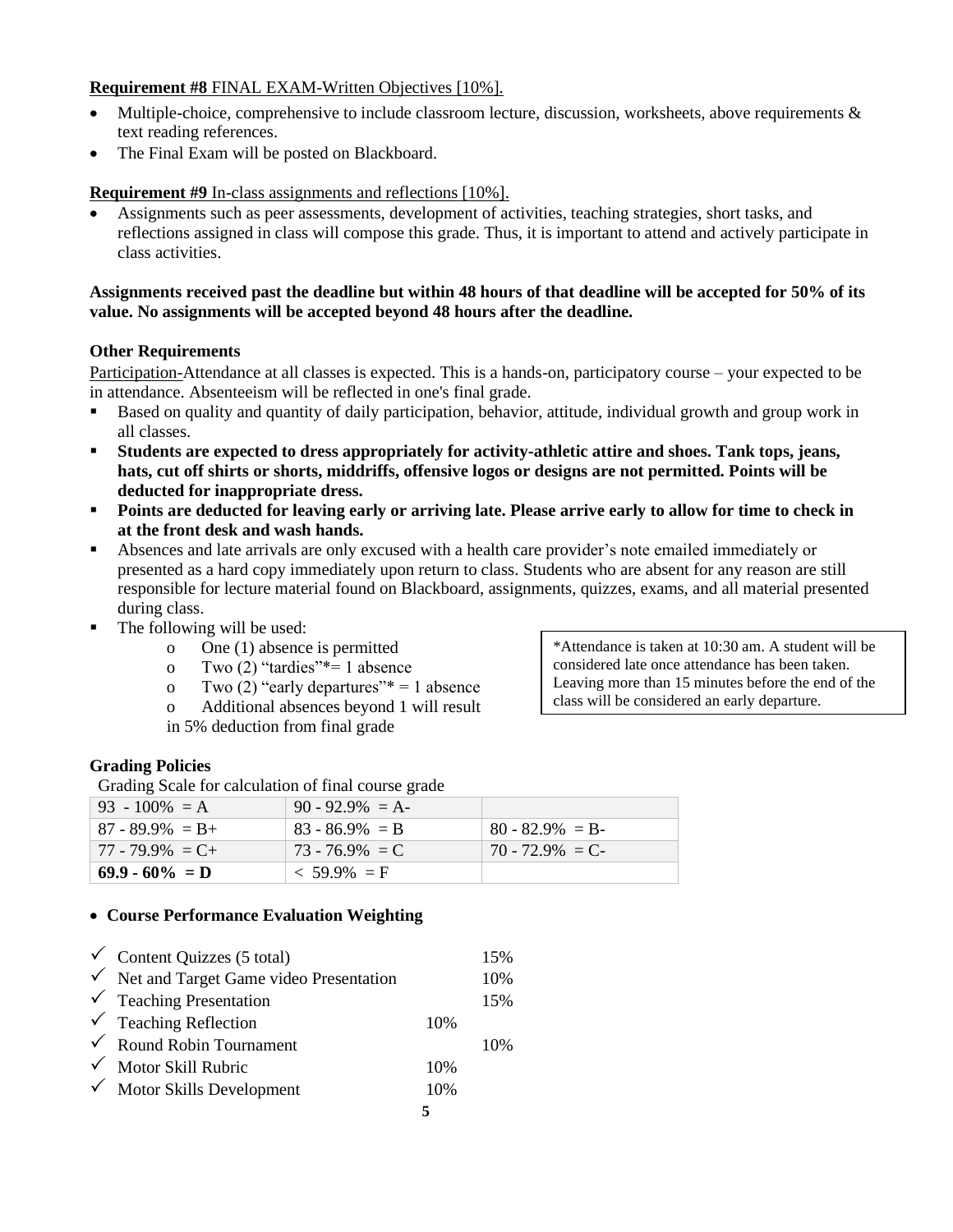| $\checkmark$ Final Exam           | 10%         |
|-----------------------------------|-------------|
| $\checkmark$ In-class assignments | 10%         |
| <b>TOTAL</b>                      | <b>100%</b> |

## **Class Schedule PHED 273 Agenda-Spring 2022**

Note: Faculty reserves the right to alter the schedule as necessary, with notification to students.

# **Assignments are due BEFORE class.**

Links to podcast and readings are uploaded to Blackboard.

| Date   | Lecture/Blackboard/Power Point                                    | Activity/Skill/RAC                                                                                                | <b>Assignments Due</b>                                                                                                                       |
|--------|-------------------------------------------------------------------|-------------------------------------------------------------------------------------------------------------------|----------------------------------------------------------------------------------------------------------------------------------------------|
| 1/27   | <b>Introduction Class</b>                                         | Introduction to class<br>Syllabus and policies                                                                    | Read syllabus                                                                                                                                |
| 2/3    | <b>Net Games</b><br><b>Skill Themes</b><br><b>Skill Movements</b> | Lecture about net<br>games Skill Theme<br>approach<br>Reflection about<br>teaching                                | Listening<br>Podcast on OST<br>Reading<br>Skill Theme chapter.<br>Assignment<br>All about you                                                |
| 2/10   | Target games<br><b>Skill Themes</b>                               | Lecture about target<br>games<br>Developing lesson<br>objectives                                                  | <b>Assignment</b><br>Turn in reflection about<br>professional aspirations<br>Reading<br><b>VASOL</b>                                         |
| 2/17   | Golf<br>Motor development<br>Lesson plan                          | Lecture about motor<br>development<br>The history of Golf<br>Developing lesson<br>plans                           | Listening<br><b>TBA</b><br>Reading<br>Golf chapter.                                                                                          |
| 2/24   | Sitting volleyball<br><b>Tactical Games approach</b>              | Lecture about tactical<br>game approach.<br>Sitting volleyball                                                    | Watching<br>Video on Sitting<br>volleyball<br>Reading/Listening<br><b>TBA</b>                                                                |
| 3/3    | Sitting volley<br>Assessment                                      | Developing an activity<br>using the tactical game<br>approach in groups<br>during class.<br>Assessing objectives. | Readings<br><b>TBA</b><br><b>Assignment</b><br>All lesson plans due<br>after class.<br>All video<br>presentations due on<br>Monday March 7th |
| $3/10$ | Volleyball<br><b>Tactical Games Approach</b>                      | Assessment-developing<br>rubrics.<br>*Group 1 Teaches<br>Volleyball                                               | Readings<br>Volleyball chapter<br>Wacthing<br>Volleyball video<br>presentation<br><b>Assignment</b>                                          |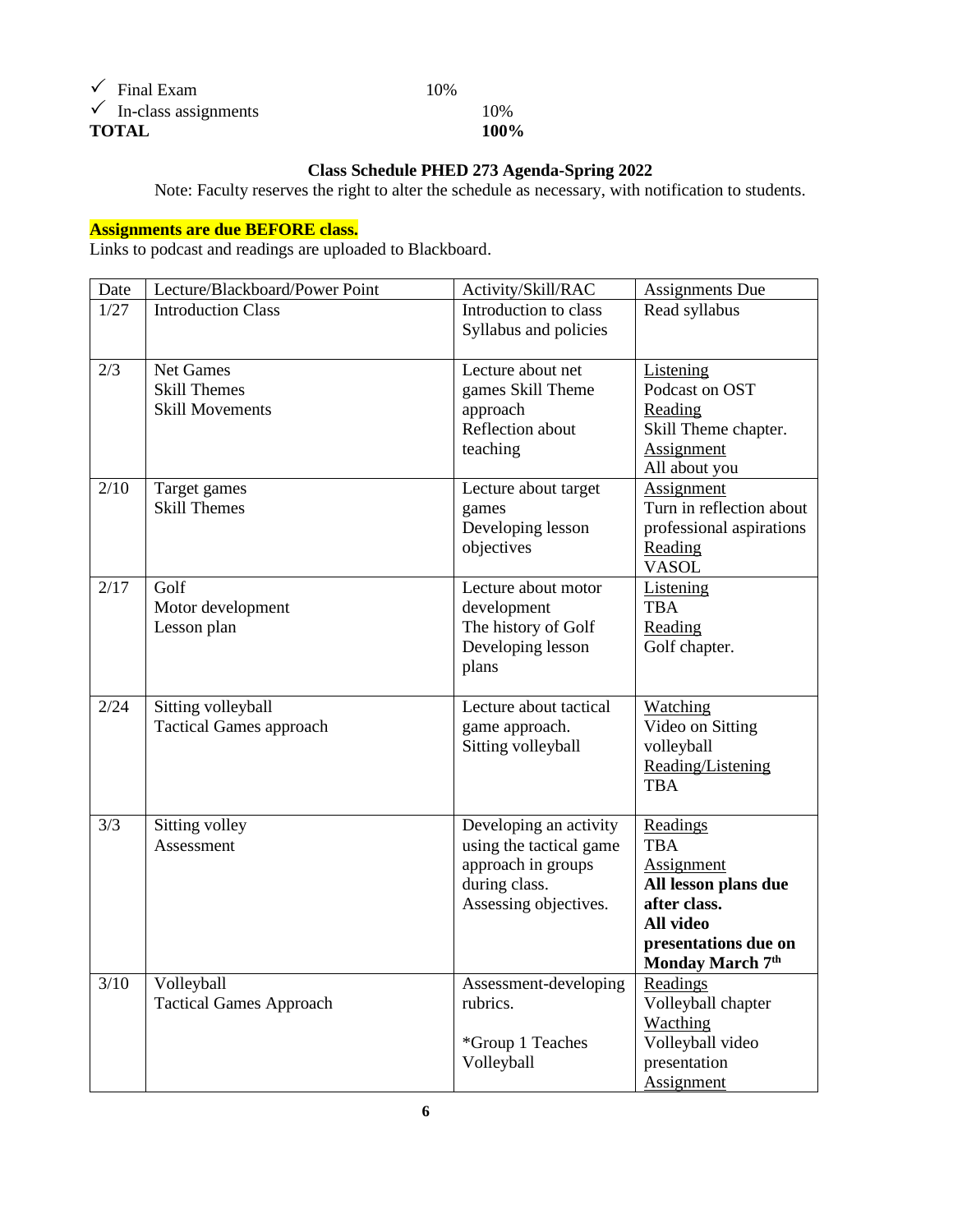|      |                                                     |                                                                                                                   | Volleyball quiz                                                                                                                          |
|------|-----------------------------------------------------|-------------------------------------------------------------------------------------------------------------------|------------------------------------------------------------------------------------------------------------------------------------------|
| 3/17 | Spring break                                        |                                                                                                                   |                                                                                                                                          |
| 3/24 | Pickleball<br><b>Tactical Games Approach</b>        | Net game activity.<br>*Group 2 Teaches<br>Pickleball                                                              | Readings<br>Pickleball chapter<br>Wacthing<br>Pickleball video<br>presentation<br><b>Assignment</b><br>Pickleball quiz                   |
| 3/31 | Badminton<br><b>Tactical Games Approach</b>         | *Group 3 Teaches<br>Badminton                                                                                     | Readings<br><b>Badminton</b> chapter<br>Wacthing<br><b>Badminton</b> video<br>presentation<br><b>Assignment</b><br><b>Badminton quiz</b> |
| 4/7  | Bowling<br><b>Tactical Games Approach</b>           | <b>Target Games Activity</b><br>*Group 4 Teaches<br>Bowling                                                       | Readings<br>Bowling chapter<br>Wacthing<br>Bowling video<br>presentation<br>Assignment<br><b>Bowling quiz</b>                            |
| 4/14 | Tennis<br><b>Tactical Games Approach</b>            | *Group 5 Teaches<br>Tennis                                                                                        | Readings<br>Tennis chapter<br>Wacthing<br>Tennis video<br>presentation<br><b>Assignment</b><br>Tennis quiz                               |
| 4/21 | <b>TBA</b>                                          |                                                                                                                   |                                                                                                                                          |
| 4/28 | Round robin Tennis Tournament                       | Round robin Tennis<br>Tournament-Student<br>directed                                                              | <b>Assignments</b><br>Turn in group rubrics<br>for skill development<br>assessment                                                       |
| 5/5  | Review of course                                    | Lecture: Review of<br>course for final exam.<br>Skill test-Student-<br>directed (all assess and<br>are assessed). | Assignment<br>Peer assessing motor<br>skill development                                                                                  |
| 12/5 | Final Exam on 12/5/22 at 10:30 am in the classroom. |                                                                                                                   | <b>Assignment</b><br><b>Final Exam</b>                                                                                                   |